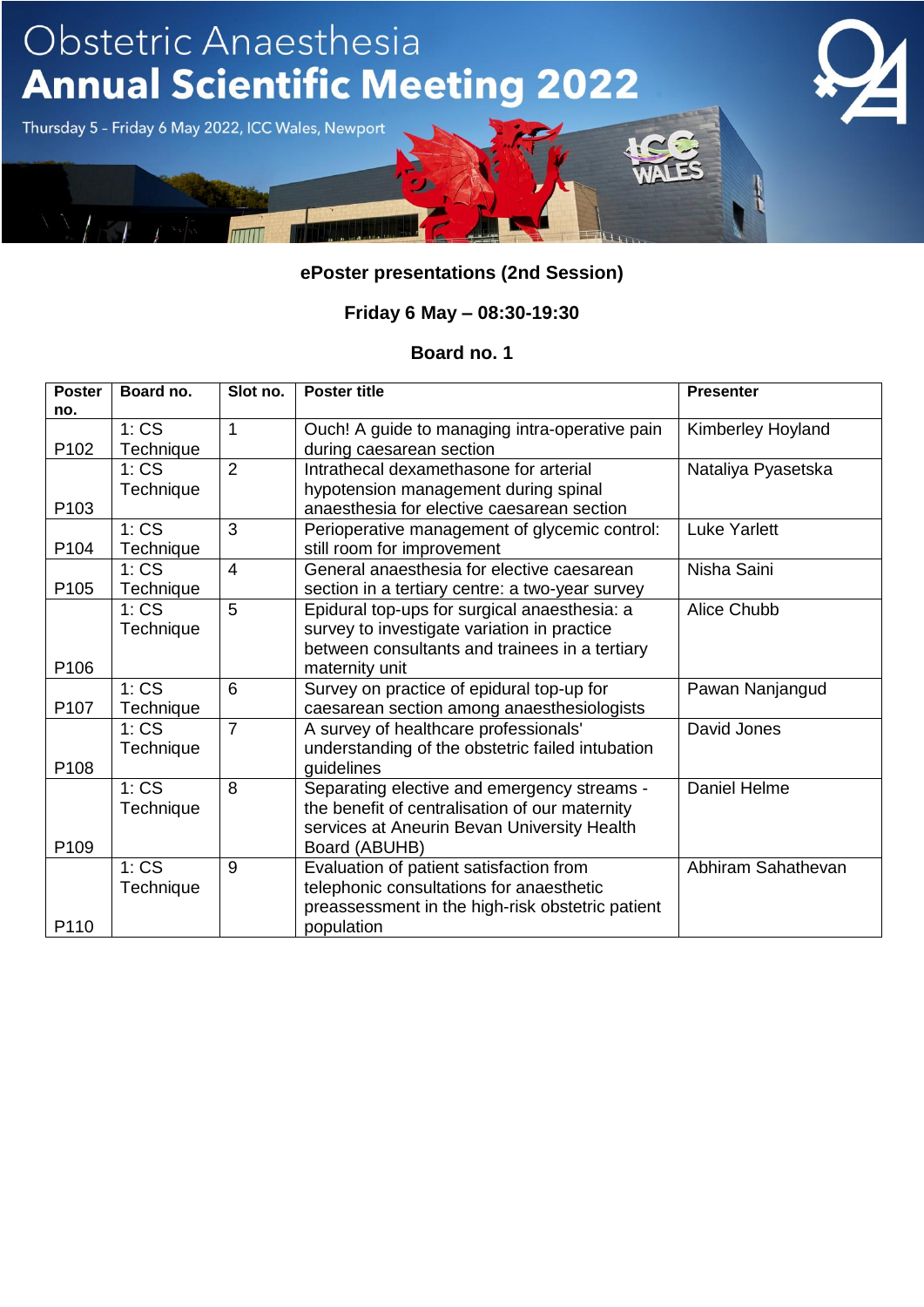

### **Friday 6 May – 08:30-19:30**

| <b>Poster</b> | Board no.     | Slot no.       | <b>Poster title</b>                              | <b>Presenter</b>       |
|---------------|---------------|----------------|--------------------------------------------------|------------------------|
| no.           |               |                |                                                  |                        |
|               | 2:CS          | 1              | Postoperative nausea and vomiting in             | Sophie Foreman         |
| P111          | Complications |                | obstetrics: an ongoing challenge                 |                        |
|               | 2:CS          | $\overline{2}$ | Changing communication culture at the time of    | Yasaman Besharatian    |
|               | Complications |                | emergency caesarean section by introduction      |                        |
|               |               |                | of a 'safety pause' in delivery suite ward       |                        |
| p112          |               |                | rounds                                           |                        |
|               | 2:CS          | 3              | Reasons for delay in decision to delivery in     | Kelly Sugden           |
|               | Complications |                | category 1 caesarean section: a retrospective    |                        |
| P113          |               |                | audit                                            |                        |
|               | 2:CS          | $\overline{4}$ | Major obstetric haemorrhage - how did we get     | Sorana White           |
| P114          | Complications |                | away with not transfusing blood products?        |                        |
|               | 2:CS          | 5              | Optimising obstetric care in high BMI patients - | Sarah John             |
|               | Complications |                | should we offer elective caesarean sections      |                        |
| P115          |               |                | based on BMI?                                    |                        |
|               | 2:CS          | 6              | A quality improvement project to improve         | Sophie Ragbourne       |
|               | Complications |                | trainee confidence in managing fetal head        |                        |
| P116          |               |                | impaction at caesarean section                   |                        |
|               | 2:CS          | $\overline{7}$ | Improving communication during major             | <b>Eleanor Humphry</b> |
| P117          | Complications |                | obstetric haemorrhage                            |                        |
|               | 2:CS          | 8              | Survey evaluation of major obstetric             | Seema Quasim           |
| P118          | Complications |                | haemorrhage protocols across the UK.             |                        |
|               | 2:CS          | 9              |                                                  | Ciara Crail            |
| P119          | Complications |                | Bloody essential - reviving cell salvage         |                        |
|               | 2:CS          | 10             | Ergonomics in the interventional radiology       | Kimberley Hoyland      |
|               | Complications |                | operating theatre for placenta accreta           |                        |
| P120          |               |                | management                                       |                        |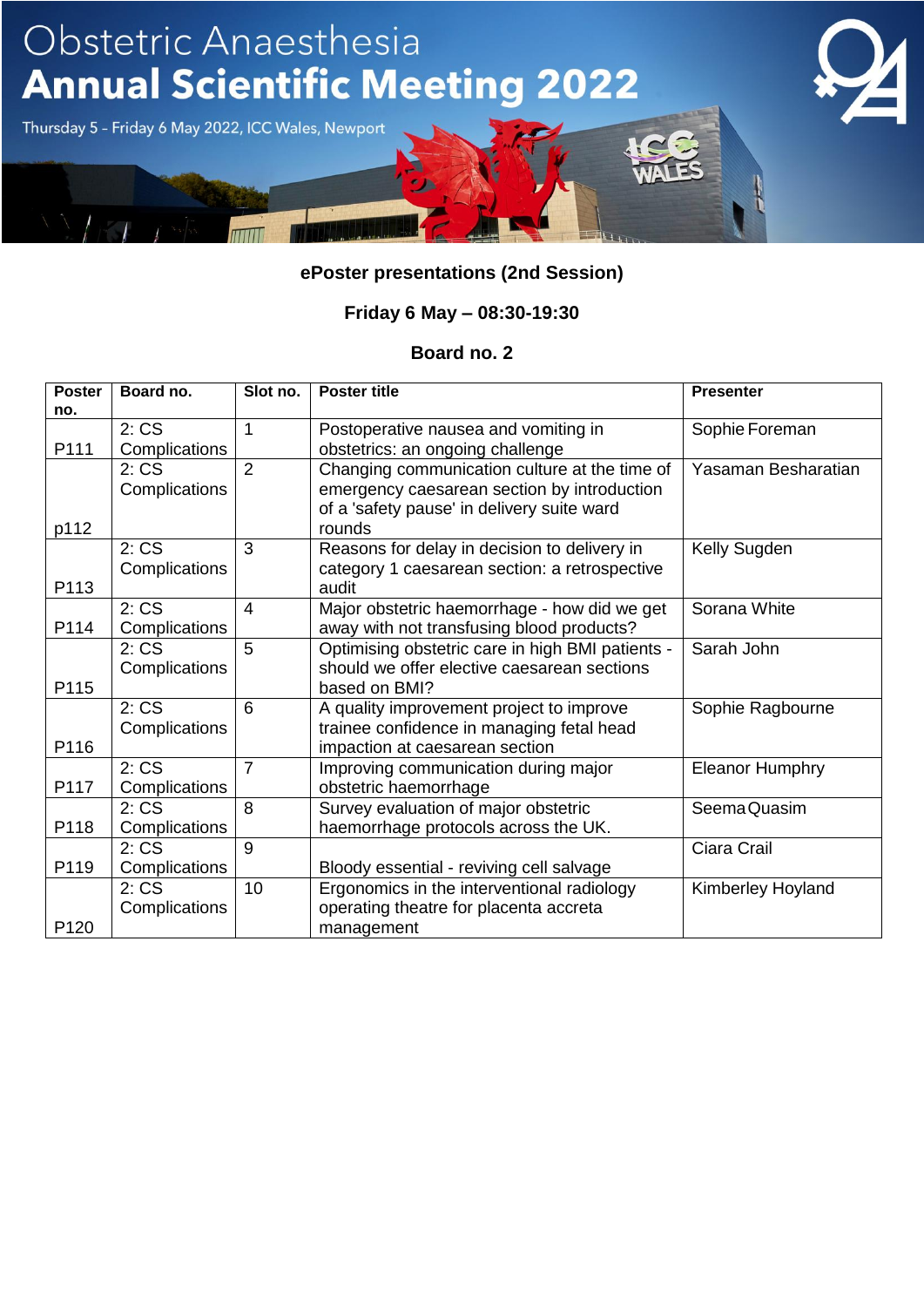

### **Friday 6 May – 08:30-19:30**

| <b>Poster</b><br>no. | Board no.     | Slot no.       | <b>Poster title</b>                             | <b>Presenter</b>         |
|----------------------|---------------|----------------|-------------------------------------------------|--------------------------|
|                      | 3:CS          | 1              | National survey on postnatal analgesia          | <b>Eleanor Tanqueray</b> |
|                      | Postnatal     |                | prescribing and use of self-administration      |                          |
| P121                 | <b>Issues</b> |                | regimens                                        |                          |
|                      | 3:CS          | $\overline{2}$ |                                                 | Matt Bigwood             |
|                      | Postnatal     |                | Improving follow up after obstetric anaesthetic |                          |
| P122                 | <b>Issues</b> |                | intervention                                    |                          |
|                      | 3:CS          | 3              | Patient follow-up after obstetric anaesthetic   | Sunil Shah               |
|                      | Postnatal     |                | intervention during the COVID-19 pandemic       |                          |
| P123                 | <b>Issues</b> |                | lockdowns                                       |                          |
|                      | 3:CS          | $\overline{4}$ | Analgesia post caesarean section: a fifth local | Naomi Gostelow           |
|                      | Postnatal     |                | re-audit of obstetric anaesthetic service and   |                          |
| P124                 | <b>Issues</b> |                | implementation of PROSPECT guidelines           |                          |
|                      | 3:CS          | 5              | Analgesia post caesarean section: a local       | Naomi Gostelow           |
|                      | Postnatal     |                | service evaluation comparing intrathecal and    |                          |
| P125                 | <b>Issues</b> |                | epidural diamorphine and fentanyl               |                          |
|                      | 3:CS          | 6              | The effect of intrathecal diamorphine           | Georgia Halladay         |
|                      | Postnatal     |                | compared to intrathecal fentanyl on             |                          |
|                      | <b>Issues</b> |                | postoperative analgesia for elective caesarean  |                          |
| P126                 |               |                | section                                         |                          |
|                      | 3:CS          | $\overline{7}$ |                                                 | King Hay Cheong          |
|                      | Postnatal     |                | New caesarean section analgesia guide:          |                          |
| P127                 | <b>Issues</b> |                | repeat post implementation maternal survey      |                          |
|                      | 3:CS          | 8              | Local differences in anaesthetic practice for   | <b>Michael Bentley</b>   |
|                      | Postnatal     |                | perineal trauma repair and manual removal of    |                          |
| P128                 | <b>Issues</b> |                | placenta                                        |                          |
|                      | 3:CS          | 9              | An analysis of peri-operative pain              | <b>Stephanie Harris</b>  |
|                      | Postnatal     |                | management in women undergoing caesarean        |                          |
| P129                 | <b>Issues</b> |                | section                                         |                          |
|                      | 3:CS          | 10             |                                                 | Alexandra Matheson       |
|                      | Postnatal     |                | Morphine PCA use after CS under general         |                          |
| P130                 | <b>Issues</b> |                | anaesthetic: a review of practice               |                          |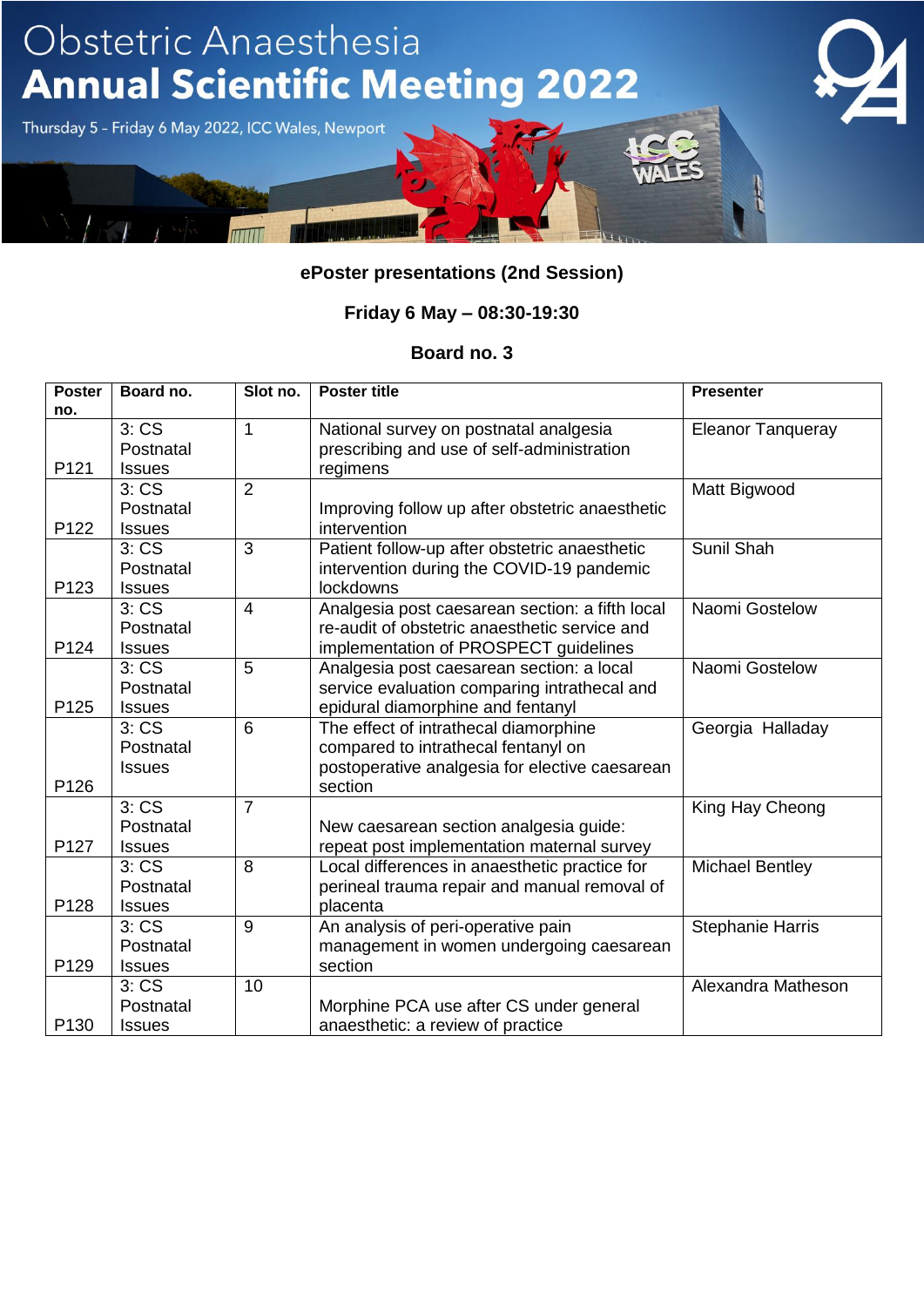

### **Friday 6 May – 08:30-19:30**

| <b>Poster</b><br>no. | Board no.   | Slot no.       | <b>Poster title</b>                               | <b>Presenter</b>             |
|----------------------|-------------|----------------|---------------------------------------------------|------------------------------|
|                      | 4: Labour   | 1              | Analgesia for labour in the Republic of Ireland - | Alison Fahey                 |
| P131                 | Analgesia 2 |                | changes in practice over a decade; 2011-2021      |                              |
|                      | 4: Labour   | $\overline{2}$ | Improving safety in management of labour          | Mary Molloy                  |
|                      | Analgesia 2 |                | analgesia with intrathecal catheter after         |                              |
| P132                 |             |                | accidental dural puncture                         |                              |
|                      | 4: Labour   | 3              | Accidental dural puncture during epidural         | <b>Rachael Boyle</b>         |
|                      | Analgesia 2 |                | blood patch: what happens next? A national        |                              |
| P133                 |             |                | survey                                            |                              |
|                      | 4: Labour   | $\overline{4}$ | Scan here! Improving delivery of labour           | <b>Charlotte Brathwaite-</b> |
| P134                 | Analgesia 2 |                | analgesia information through QR codes            | Shirley                      |
|                      | 4: Labour   | 5              | A place for everything and everything in its      | <b>Charlotte Brathwaite-</b> |
|                      | Analgesia 2 |                | place: improving re-stocking of the epidural      | Shirley                      |
| P135                 |             |                | trolley                                           |                              |
|                      | 4: Labour   | 6              | Remifentanil patient-controlled analgesia         | <b>Tracey Christmas</b>      |
|                      | Analgesia 2 |                | (PCA): a service evaluation in a tertiary         |                              |
| P136                 |             |                | hospital                                          |                              |
|                      | 4: Labour   | $\overline{7}$ | Management of re-sited epidural catheters         | Khalid Boussouara            |
| P137                 | Analgesia 2 |                | following recognised accidental dural puncture    |                              |
|                      | 4: Labour   | 8              | Monitoring of neurological blockade after         | <b>Chris Whitfield</b>       |
| P138                 | Analgesia 2 |                | epidural insertion on delivery suite              |                              |
|                      | 4: Labour   | 9              | Epidural analgesia in Scotland - a survey of      | Lucy Halliday                |
| P139                 | Analgesia 2 |                | current practice                                  |                              |
|                      | 4: Labour   | 10             | Survey of anaesthetist's confidence with          | N Squires                    |
|                      | Analgesia 2 |                | remifentanil patient-controlled analgesia, and    |                              |
| P <sub>140</sub>     |             |                | challenges to its use                             |                              |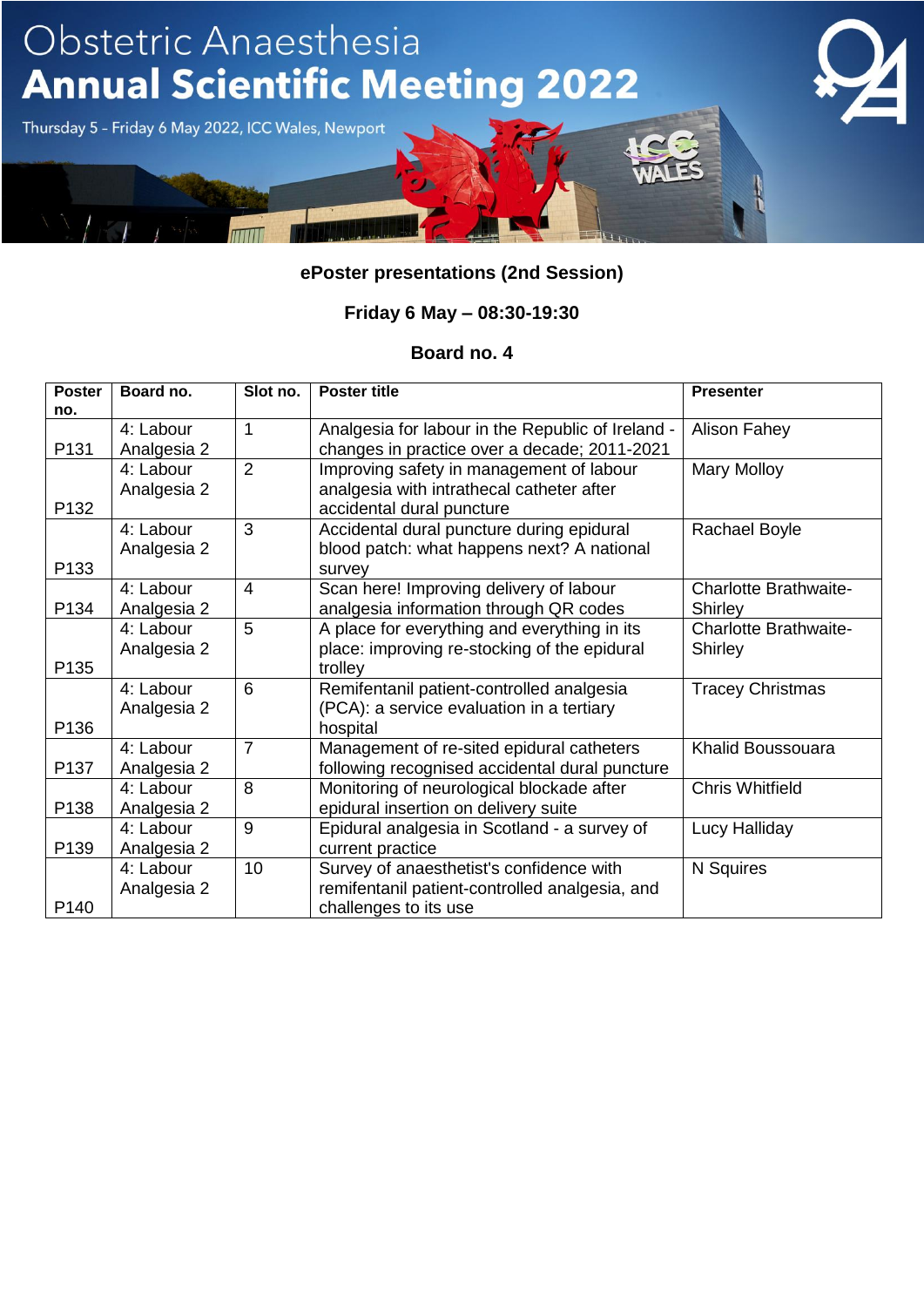

### **Friday 6 May – 08:30-19:30**

| <b>Poster</b><br>no. | Board no.                       | Slot no.       | <b>Poster title</b>                                                                                                 | <b>Presenter</b>                       |
|----------------------|---------------------------------|----------------|---------------------------------------------------------------------------------------------------------------------|----------------------------------------|
| P141                 | 5: High Risk<br><b>Patients</b> | 1              | Obesity in pregnancy: audit into anaesthetic<br>service provision                                                   | <b>William Turner</b>                  |
| P142                 | 5: High Risk<br><b>Patients</b> | $\overline{2}$ | Impact of body mass index on obstetric and<br>anaesthetic outcomes: a three-month<br>observational audit            | Xenia David                            |
| P143                 | 5: High Risk<br><b>Patients</b> | 3              | Changes to body mass index and its recording<br>following COVID-19 lockdown cessation in<br>Wales on delivery suite | Kate Harding                           |
| P144                 | 5: High Risk<br><b>Patients</b> | $\overline{4}$ | Peripartum and delivery outcomes for<br>parturients with class III obesity in a tertiary<br>obstetric unit          | <b>Holly Moxon</b>                     |
| P145                 | 5: High Risk<br><b>Patients</b> | 5              | Obstetric analgesia and anaesthesia after<br>spinal surgery: inserting the needle in a<br>minefield                 | Olivia Babaua                          |
| P146                 | 5: High Risk<br><b>Patients</b> | 6              | Understanding of maternal sepsis                                                                                    | <b>Stefan Henrik Axel</b><br>Andersson |
| P147                 | 5: High Risk<br><b>Patients</b> | $\overline{7}$ | Maternal, anaesthetic and neonatal outcomes<br>for parturients with ischaemic heart disease.                        | James Fletcher                         |
| P148                 | 5: High Risk<br><b>Patients</b> | 8              | Pregnancy and COVID 19: a case series at<br>Royal Derby Hospital                                                    | <b>Muhammed Elkhyat</b>                |
| P149                 | 5: High Risk<br><b>Patients</b> | 9              | Impact of Covid-19 on maternity and<br>anaesthetic services: a one-year survey                                      | Payal Kajekar                          |
| P <sub>150</sub>     | 5: High Risk<br><b>Patients</b> | 10             | Anaesthetic care of women with obesity in<br>pregnancy                                                              | Eve Foley                              |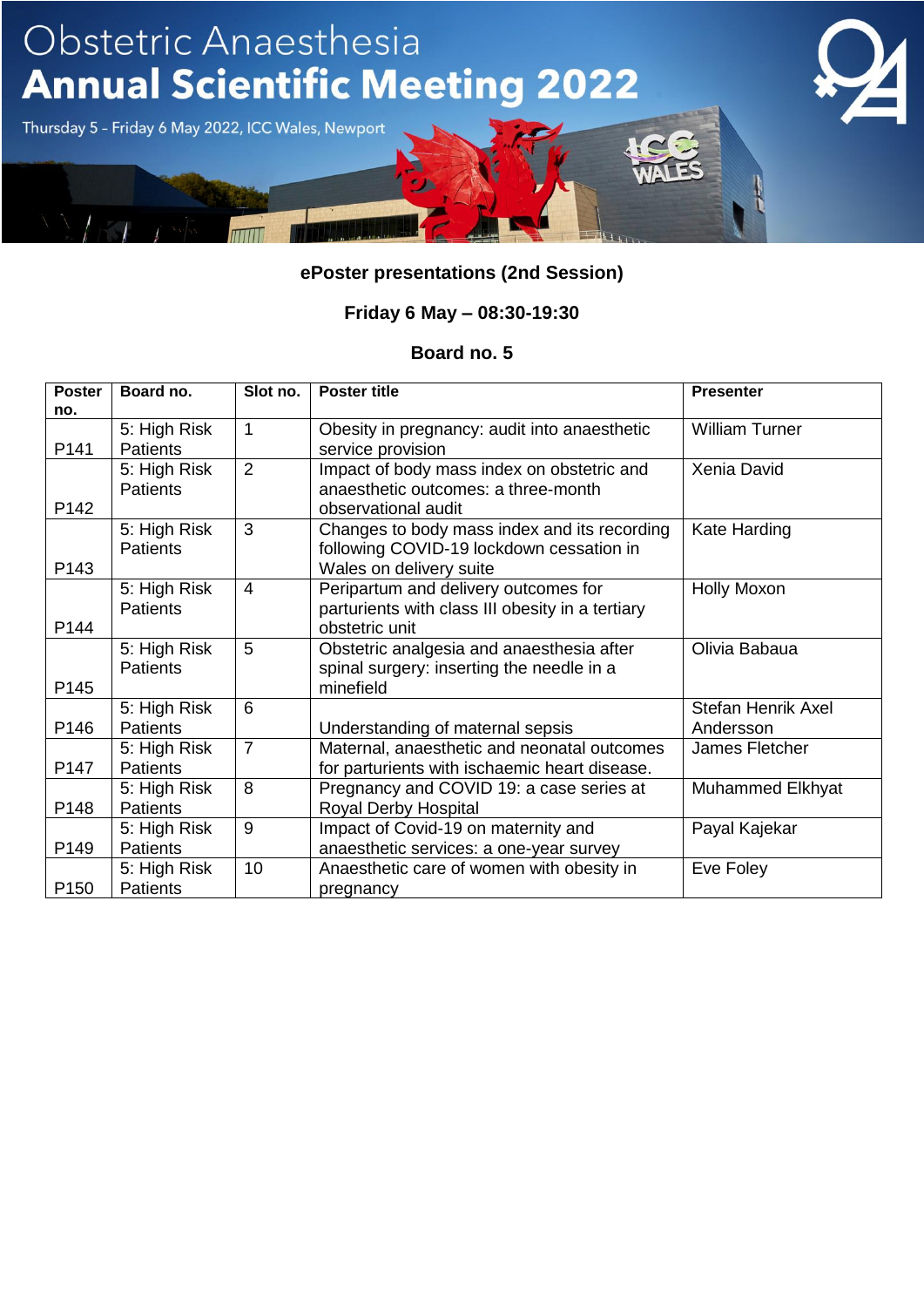

### **Friday 6 May – 08:30-19:30**

| <b>Poster</b>    | Board no.                 | Slot no.       | <b>Poster title</b>                                                                                                                  | <b>Presenter</b>        |
|------------------|---------------------------|----------------|--------------------------------------------------------------------------------------------------------------------------------------|-------------------------|
| no.              |                           |                |                                                                                                                                      |                         |
|                  | 6: Teaching &<br>Training | $\mathbf{1}$   | How low (and far) would you go?": The speed<br>and accuracy of identifying intervertebral level                                      | Kimberley Hoyland       |
| P <sub>151</sub> |                           |                | and depth to epidural space in novices, using<br>ultrasound                                                                          |                         |
| P <sub>152</sub> | 6: Teaching &<br>Training | 2              | Learning through challenges: a near peer<br>teaching approach for UK anaesthetic trainees                                            | <b>Matthew Devlin</b>   |
| P <sub>153</sub> | 6: Teaching &<br>Training | 3              | Can ultrasound lumbar spine be taught in an<br>hour? A quality improvement project to teach<br>ultrasound for neuraxial anaesthesia  | Shalini Sundaram        |
|                  | 6: Teaching &<br>Training | $\overline{4}$ | Can't sleep, won't sleep? A qualitative<br>interview study of anaesthetic trainees'<br>attitudes to fatigue and rest on the delivery | <b>Thomas Wootten</b>   |
| P <sub>154</sub> |                           |                | suite                                                                                                                                |                         |
| P <sub>155</sub> | 6: Teaching &<br>Training | 5              | Does regular simulation reduce the incidence<br>of complications for home-birthing parturients:<br>a pilot study                     | Harriet Daykin          |
| P <sub>156</sub> | 6: Teaching &<br>Training | 6              | The role of a logbook in demonstrating<br>competence in pre-procedural ultrasound for<br>central neuraxial block                     | Kimberley Hoyland       |
| P <sub>157</sub> | 6: Teaching &<br>Training | $\overline{7}$ | The experience of multidisciplinary in-situ<br>simulation training in Coombe Women and<br><b>Infants University Hospital</b>         | Yasi Besharatian        |
| P158             | 6: Teaching &<br>Training | 8              | Utilisation of pre-procedural spinal<br>ultrasonography on labour ward                                                               | Kay Anne Mak            |
| P <sub>159</sub> | 6: Teaching &<br>Training | 9              | A quality improvement project looking at the<br>use of tea trolley teaching on a busy labour<br>ward                                 | Shaan Hyder             |
| P <sub>160</sub> | 6: Teaching &<br>Training | 10             | A multi-disciplinary e-learning starter course -<br>would you like some salt with that?                                              | <b>Sebastian Tanner</b> |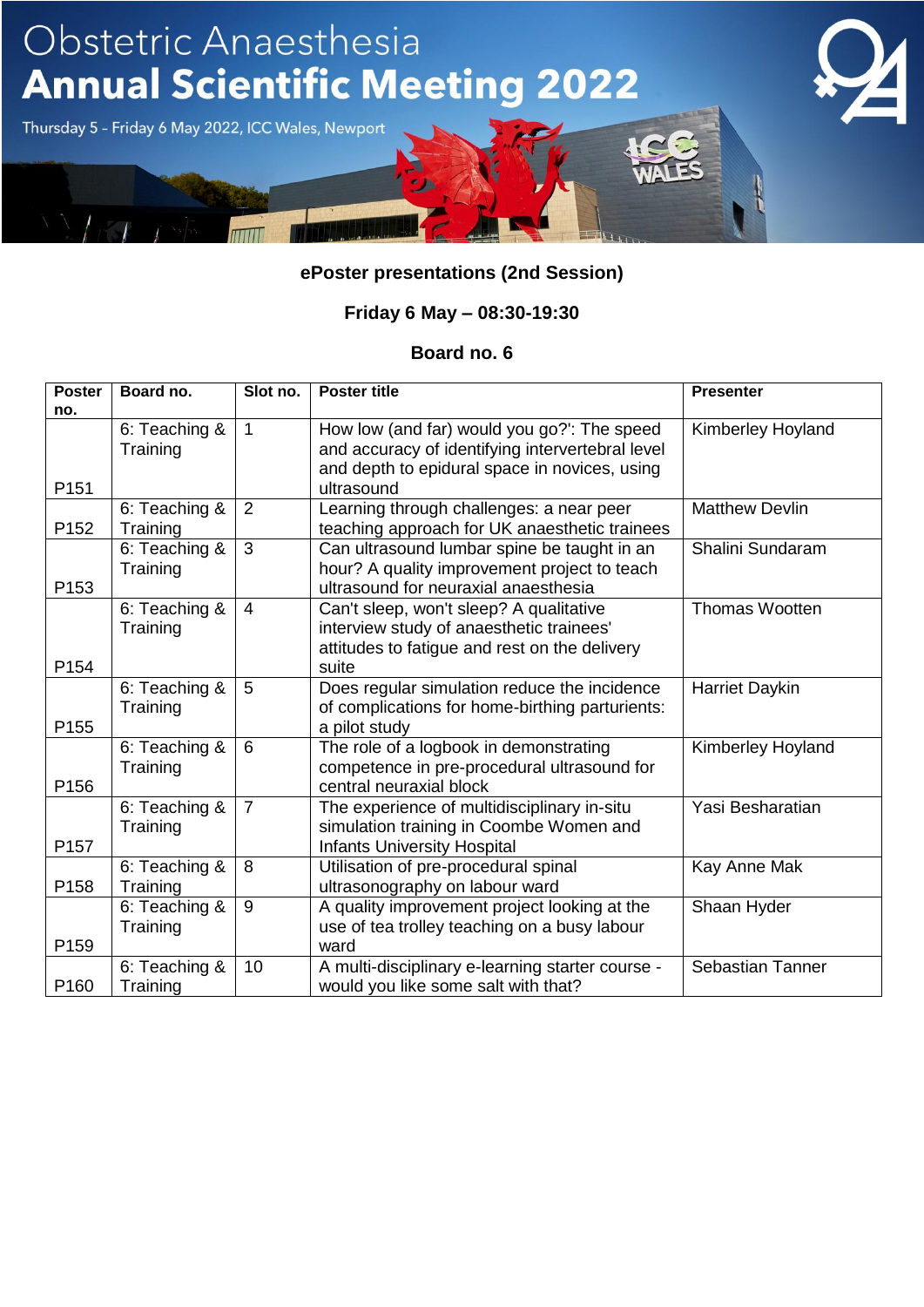

### **Friday 6 May – 08:30-19:30**

| <b>Poster</b><br>no. | Board no.   | Slot no. | <b>Poster title</b>                                 | <b>Presenter</b>        |
|----------------------|-------------|----------|-----------------------------------------------------|-------------------------|
|                      | 7: Clinical | 1        | A review of high dependency unit admissions         | Sally Ann Sheehy        |
| P <sub>162</sub>     | Governance  |          | in a busy maternity hospital                        |                         |
|                      | 7: Clinical | 2        | A survey of time discrepancies in clocks and        | Chamika Abayasinghe     |
|                      | Governance  |          | medical devices in the Rosie Hospital Delivery      |                         |
| P <sub>163</sub>     |             |          | Unit at Cambridge University Hospitals              |                         |
|                      | 7: Clinical | 3        | Audit of anaesthetic chart documentation in         | Malcolm Broom           |
| P164                 | Governance  |          | obstetrics                                          |                         |
|                      | 7: Clinical | 4        | Pain relief during labour: a quality                | Frances Ng              |
|                      | Governance  |          | improvement project to enhance informed             |                         |
| P <sub>165</sub>     |             |          | consent                                             |                         |
|                      | 7: Clinical | 5        |                                                     | Joanna Lau              |
| P <sub>166</sub>     | Governance  |          | Consent in obstetric anaesthesia                    |                         |
|                      | 7: Clinical | 6        | Digitalising patient information in obstetric       | Eve Foley               |
| P <sub>167</sub>     | Governance  |          | anaesthesia during the COVID-19 pandemic            |                         |
|                      | 7: Clinical | 7        | <b>ExACT Obs - Exeter Anaesthetic Critical</b>      | <b>Suzanne Grenfell</b> |
| P <sub>168</sub>     | Governance  |          | incident Training in Obstetrics                     |                         |
|                      | 7: Clinical | 8        | Does current anaesthetic documentation in our       | Kathryn Harper          |
|                      | Governance  |          | maternity High Dependency Unit (HDU)                |                         |
| P <sub>170</sub>     |             |          | sufficiently reflect the level of clinical service? |                         |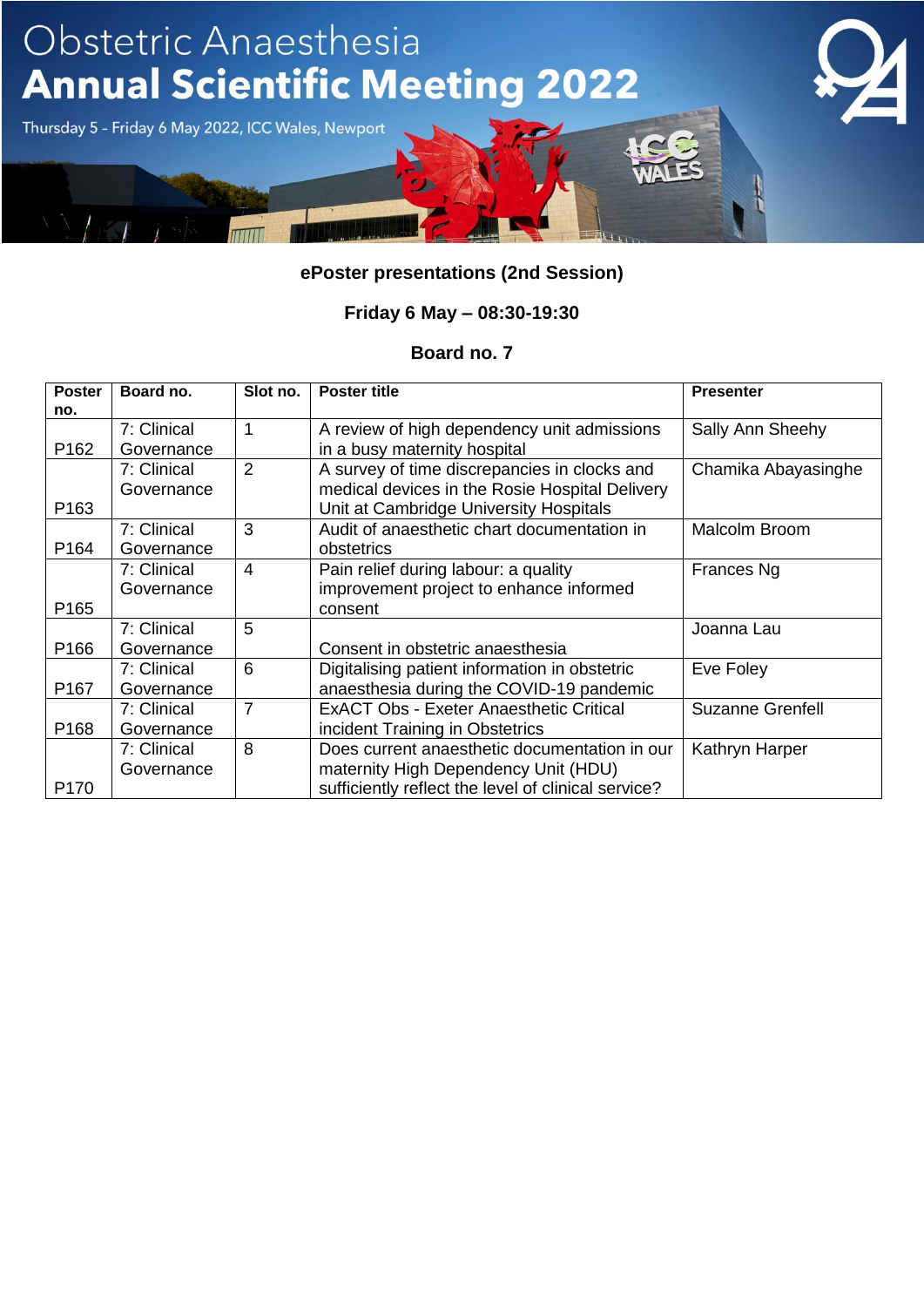

### **Friday 6 May – 08:30-19:30**

| <b>Poster</b><br>no. | Board no.  | Slot no.       | <b>Poster title</b>                                                                                           | <b>Presenter</b>          |
|----------------------|------------|----------------|---------------------------------------------------------------------------------------------------------------|---------------------------|
| P171                 | 8: Cases 4 | 1              | Anaesthesia for the obstetric patient with<br>Ehlers Danlos Syndrome.                                         | Michael Johnston          |
| P172                 | 8: Cases 4 | 2              | A case of disseminated intravascular<br>coagulation as an atypical presentation of<br>amniotic fluid embolism | Linda Chan                |
| P173                 | 8: Cases 4 | 3              | Maternal cardiac arrest during emergency<br>caesarean section: a likely case of amniotic<br>fluid embolism    | Jordan Alfonso            |
| P174                 | 8: Cases 4 | $\overline{4}$ | "Genetic double jeopardy" - a patient with<br>Stickler syndrome and haemophilia B carrier                     | Kimberley Hoyland         |
| P175                 | 8: Cases 4 | 5              | Anaesthesia for caesarean section in a<br>parturient with systemic mastocytosis                               | Nikhil Abraham            |
| P176                 | 8: Cases 4 | 6              | Spinal anaesthesia for EXIT procedure                                                                         | <b>Richard Robley</b>     |
| P177                 | 8: Cases 4 | $\overline{7}$ | Anaesthetic management of a parturient with<br>Fowlers syndrome.                                              | Shashidhar<br>Dabbeghatta |
| P178                 | 8: Cases 4 | 8              | A broken heart? Unexplained cardiac<br>ischaemia after intrauterine fetal death.                              | Karim Taleb               |
| P179                 | 8: Cases 4 | 9              | Anaesthetic considerations of obstetric patient<br>with Stickler Syndrome: a case report                      | Gillian de Loughry        |
| P <sub>180</sub>     | 8: Cases 4 | 10             | Epidural abscess following epidural insertion<br>for labour analgesia                                         | Katherine Whitehouse      |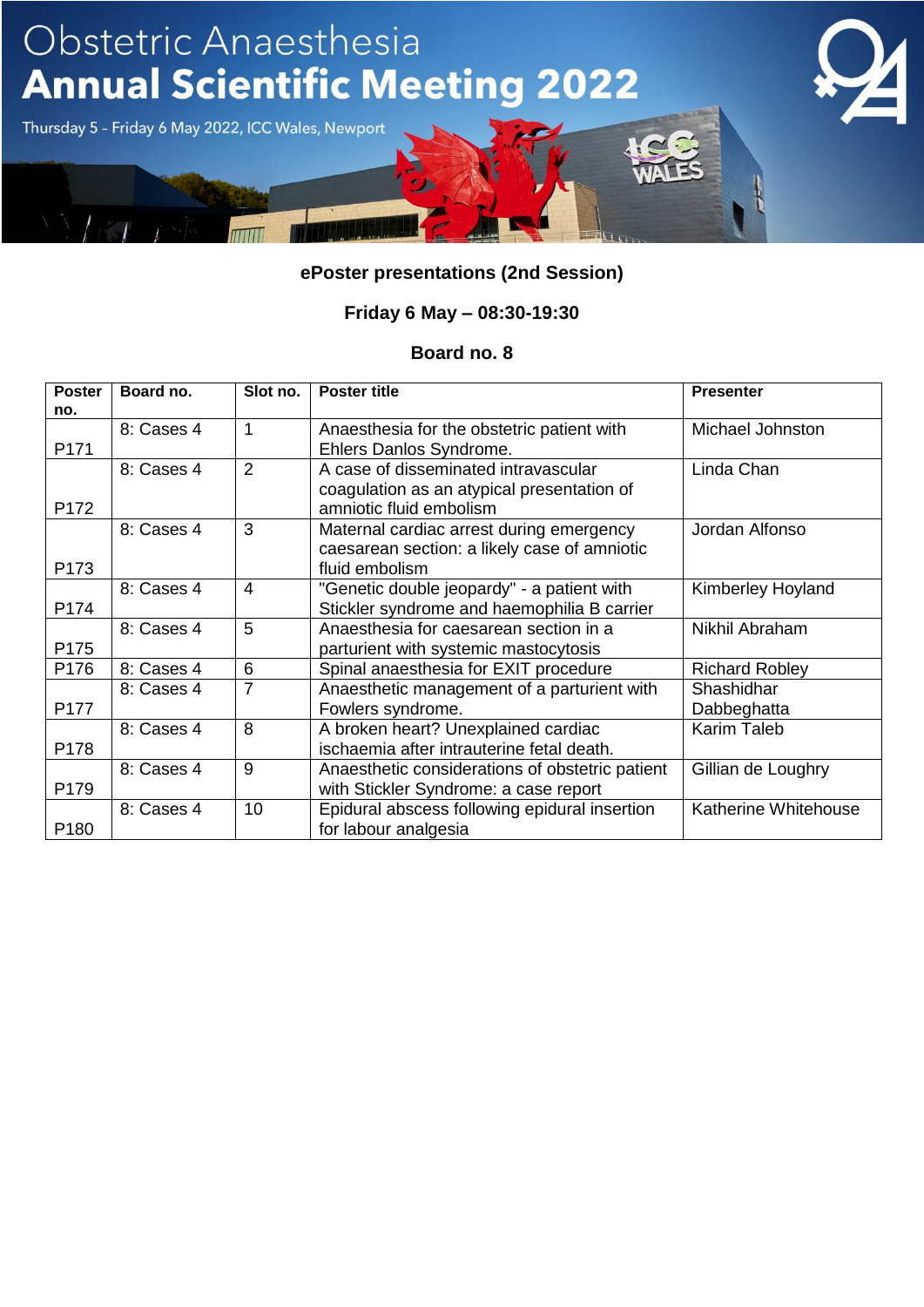

### **Friday 6 May – 08:30-19:30**

| <b>Poster</b><br>no. | Board no.  | Slot no.       | <b>Poster title</b>                                                                                                                                           | <b>Presenter</b>        |
|----------------------|------------|----------------|---------------------------------------------------------------------------------------------------------------------------------------------------------------|-------------------------|
| P181                 | 9: Cases 5 | 1              | Emergency caesarean section under<br>subarachnoid block in a severely underweight<br>parturient                                                               | Sunil Shah              |
| P182                 | 9: Cases 5 | $\overline{2}$ | Sole epidural anaesthesia for cesarean<br>delivery of a parturient with severe mitral<br>stenosis with embolic stroke with hemiparesis.                       | Bashu Dev Parajuli      |
| P183                 | 9: Cases 5 | 3              | Parafalcine subdural haemorrhage after<br>accidental dural puncture; a reminder to<br>consider alternative differentials for post dural<br>puncture headaches | Arabella Chapman        |
| P184                 | 9: Cases 5 | $\overline{4}$ | Anaesthetic management of COVID-19 and<br>malignant hyperthermia for emergency<br>caesarean section                                                           | Nikole Runciman         |
| P185                 | 9: Cases 5 | 5              | Safe management of a patient with COVID-19-<br>induced thrombocytopenia for an elective<br>caesarean section                                                  | <b>Ahmed Abdelhafiz</b> |
| P187                 | 9: Cases 5 | 6              | Total intravenous anaesthesia for caesarean<br>delivery in women with coagulopathy                                                                            | <b>Rachel Scale</b>     |
| P188                 | 9: Cases 5 | $\overline{7}$ | Anaesthetic management of a parturient with<br>DAO enzyme deficiency, postural orthostatic<br>tachycardia syndrome and joint hypermobility.                   | Lauren Borg Xuereb      |
| P189                 | 9: Cases 5 | 8              | Anaesthetic management of a parturient with<br>an uncorrected chiari malformation                                                                             | Unnati Bhatia           |
| P <sub>190</sub>     | 9: Cases 5 | 9              | The anaesthetic management of a parturient<br>with vascular ehlers danlos syndrome                                                                            | Samantha Jayaweera      |